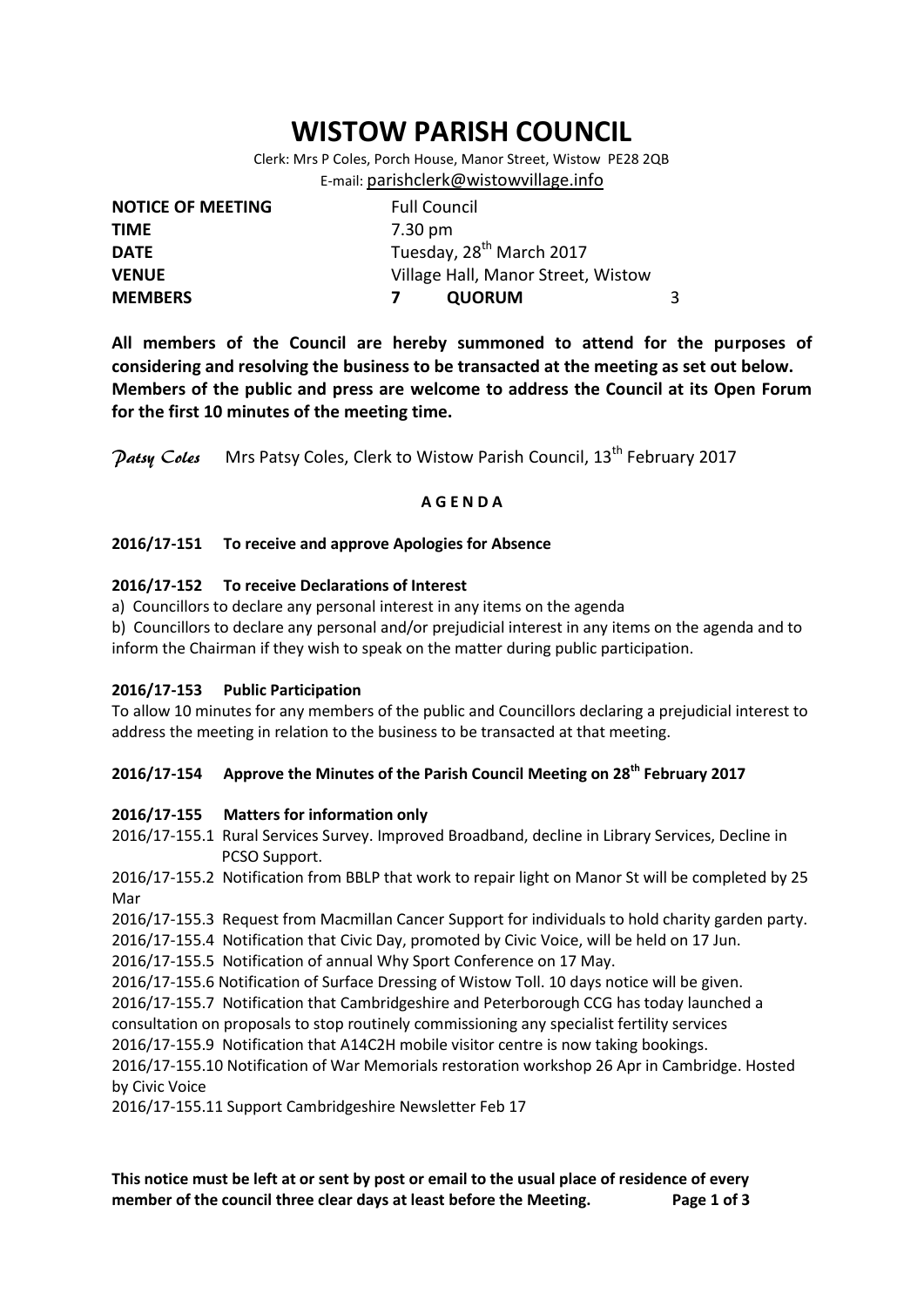## **22016/17-156 Policing Matters**

2016/17-156.1 Speedwatch Update.

2016/17-156.2 ECops updates (various) Weekly Policing Updates. Only issue of significance to Wistow is increased incidence of shed and outhouse break-ins

2016/17-156.3 Update on Crime Figures and any other matters. Total crime reducing, ASB increasing.

# **016/17-157 To receive reports from County and District – Mr M Tew, Mr P Bucknell and Mrs J Tavener**

## **2016/17-158 Finance**

a) to approve the Financial Statement and Cashflow for March b) to approve payment of following amounts: None

## **2016/17-158** Income for March: None

## **2016/17-159 Correspondence**

2016/17-159.1 None

## **2016/17-160 To consider any Planning Applications received and planning related issues** 2016/17-160.1 None

## **2016/17-161 Highways Report/Traffic Matters**

2016/17-161.1 Progress with MVAS purchase, Ms Leaton and Mr Leigh

2016/17-161.2 Any outstanding highways issues

## **2016/17-162 Maintenance Issues**

2016/17-162.1 Playground – update on works and grant application, Mr Carter and Mr MacInnes. 2016/17-162.2 Playground rota/risk assessment forms, December Mr Carter, February Mr Waller, March Mr MacInnes, April Mr Gregory, May Mr Leigh

## **2016/17-163 Administration Matters**

2016/17-163.1 Street lighting. Any further information on street lighting issues. Manor St repairs to be complete by 25 Mar 2016/17-163.3 Parish Council Conference  $30<sup>th</sup>$  March 2017 2016/17-163.4 Media policy 2016/17-163.5 Preparation for open meeting in April – reports to be prepared and emailed to clerk

## **2016/17-164 Working Parties Feedback and Updates**

| a- Litter       | Mr MacInnes           |
|-----------------|-----------------------|
| b- Countryside  | Mr Gregory            |
| c- Village Hall | Mr MacInnes/Ms Leaton |

## **2016/17-165 Items for the Wistow Warbler and Wistow Web site.**

To inform Mrs Williams and Dr Farrar of relevant articles 2016/17-165.1 Review of website –New website is live, administrators being trained by Dr Farrar

## **2016/17-166 Monthly audit**

Mr Gregory is our auditor for March, a volunteer is required for April

**This notice must be left at or sent by post or email to the usual place of residence of every member of the council three clear days at least before the Meeting. Page 2 of 3**